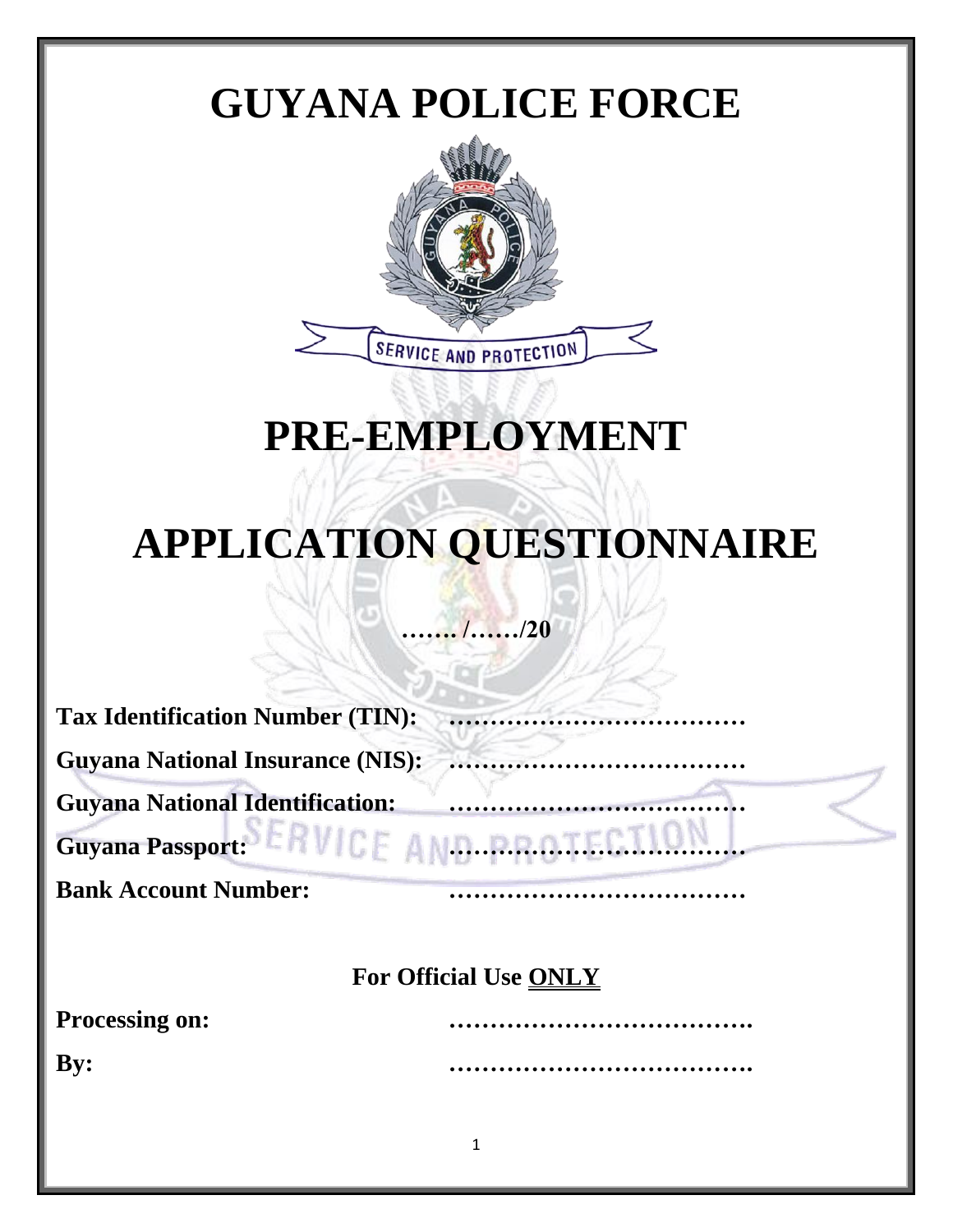### **HONESTY STATEMENT**

**PLEASE READ CAREFULLY: All questions must be answered, and all answer are subject to Verification. You are required to provide truthful answers despite how personal the information seems. The information provided will be treated with the highest level of confidentiality. Please be warned that providing false or deceitful information could seriously hamper your chances of being considered as a suitable candidate for employment with the Guyana Police Force.**

**Signature of Applicant: ..** 

**Date: ………………………….**

**SERVICE AND PROTECTION**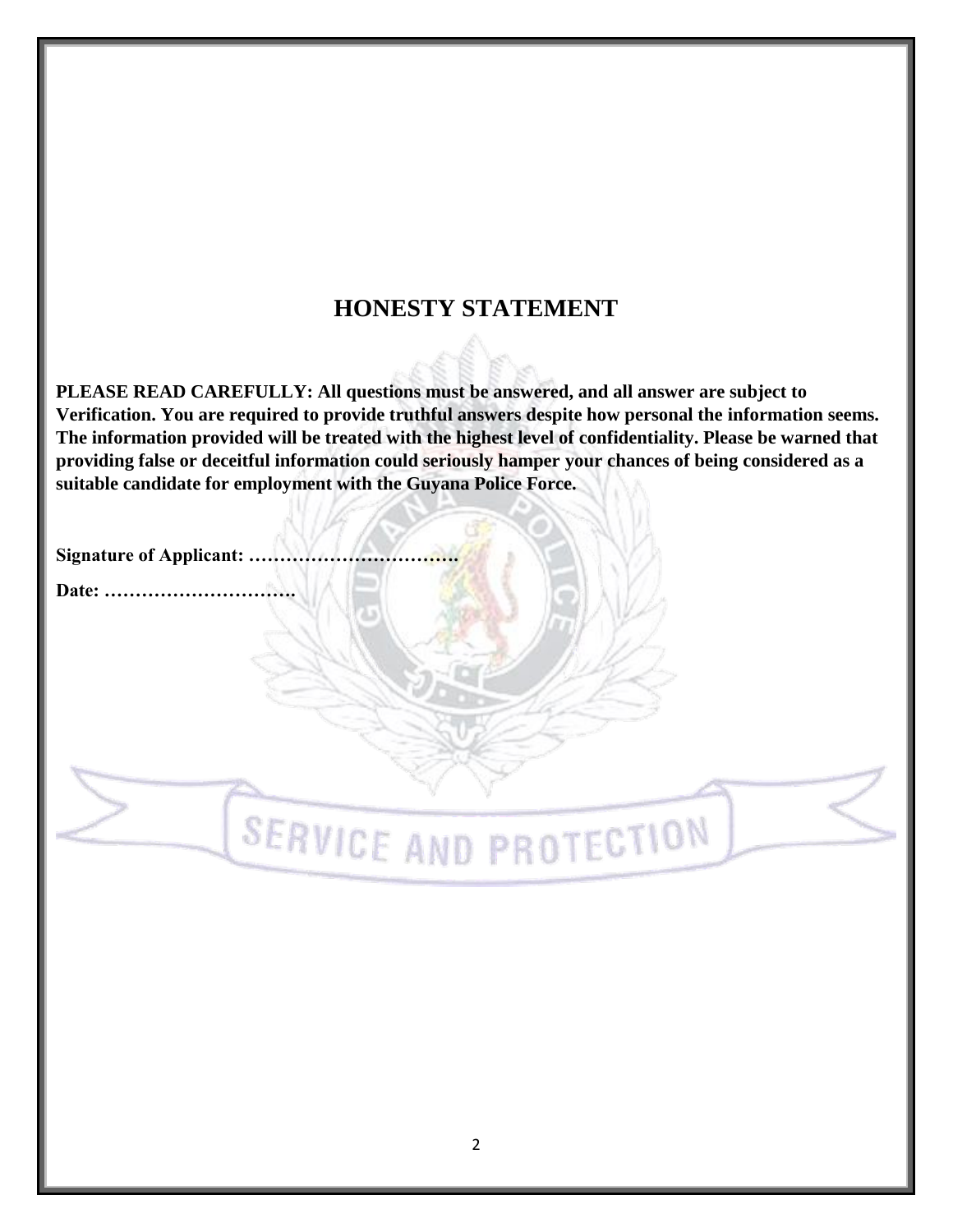#### **POLYGRAPH TESTING AGREEMENT**

#### **PLEASE READ CAREFULLY**

**Based on the information you provide in this Application Questionnaire; a Polygraph Test would be necessary in order to determine whether you have been completely truthful in the responses provided. This procedure has become a necessary element of the recruitment procedure of the Guyana Police Force, in order to determine the suitability of applicants.**

**You are therefore requested to indicate your willingness to be subjected to a Polygraph Test, by attaching your name and signature to this agreement.**

**Name of Applicant (In BLOCK LETTERS): ………………………………………………**

Signature of Applicant: ..

**Date: …………………………**

**During the course of the background investigation persons who know you will be asked to comment upon your suitability for the position for the position you have applied for. Inquiries will be confined to jobrelated matters.**

SERVICE AND PROTECTION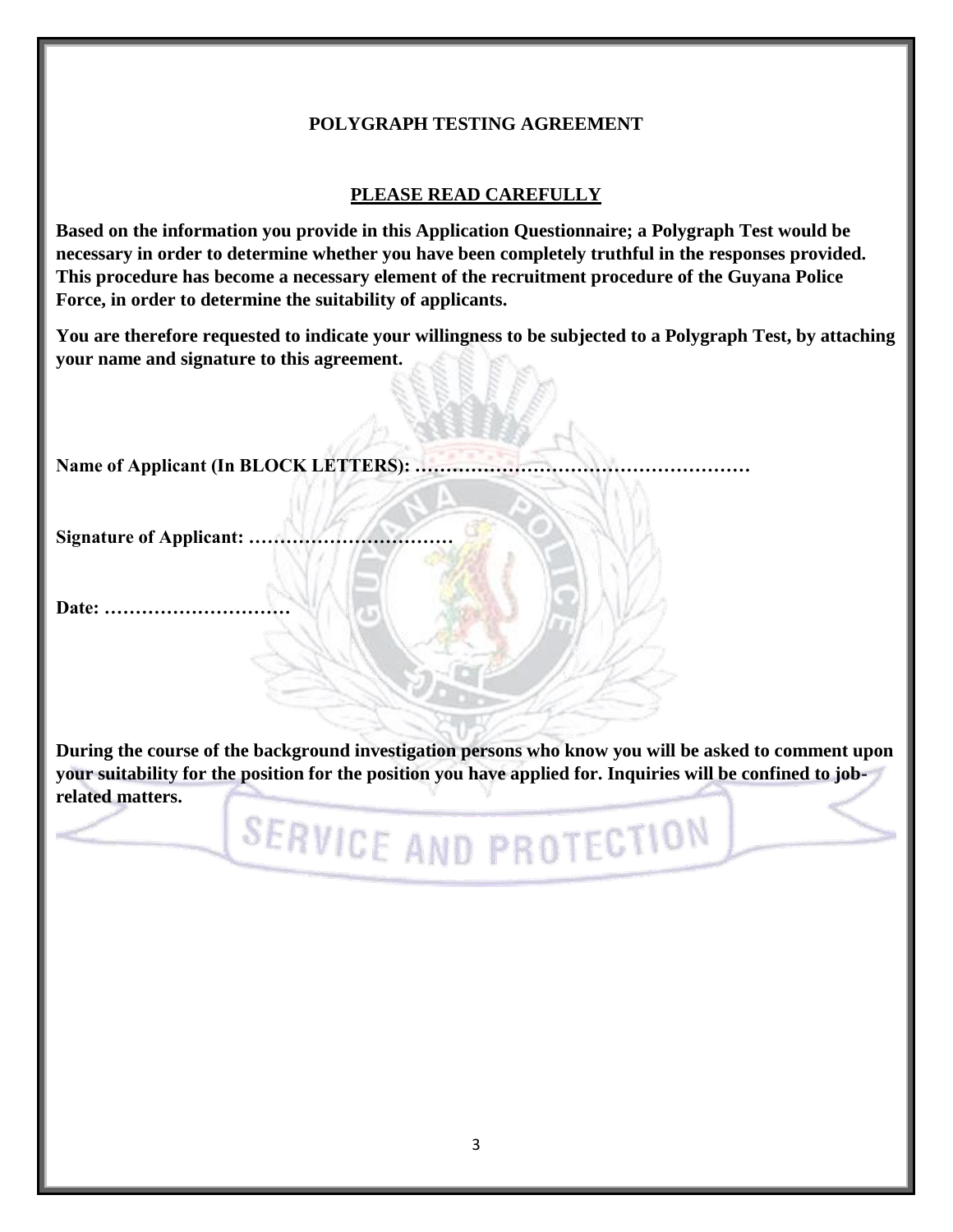### **PERSONAL HISTORY / GENERAL BACKGROUND INFORMATION**

|                         |                                                                                                                       |   |                       | <b>PLACE RECENT</b> |
|-------------------------|-----------------------------------------------------------------------------------------------------------------------|---|-----------------------|---------------------|
|                         |                                                                                                                       |   |                       | <b>PHOTOGRAPH</b>   |
|                         |                                                                                                                       |   |                       | <b>HERE</b>         |
| <b>Full Legal Name:</b> |                                                                                                                       |   |                       |                     |
|                         |                                                                                                                       |   |                       |                     |
| Last                    | First                                                                                                                 |   | Middle                |                     |
|                         |                                                                                                                       |   |                       |                     |
|                         | <u>Martin (Martin 1989), and Starting (Martin 1989), and Starting (Martin 1989), and Starting (Martin 1989), and </u> |   |                       |                     |
|                         | How long have you been living at that address? Years                                                                  |   | Months                |                     |
|                         | Is the home being rented? Yes $( )$ No $( )$                                                                          |   |                       |                     |
|                         | If the answer is 'Yes' please state;                                                                                  |   |                       |                     |
| a)                      |                                                                                                                       |   |                       |                     |
| b)                      |                                                                                                                       |   |                       |                     |
| C)                      |                                                                                                                       |   |                       |                     |
| d)                      |                                                                                                                       |   |                       |                     |
|                         | Have you ever lived at any other address previously? Yes ()                                                           |   | No()                  |                     |
|                         | If the answer is 'Yes' please State:                                                                                  |   |                       |                     |
| a)<br>b)                |                                                                                                                       |   |                       |                     |
|                         | The name of the Landlord                                                                                              |   |                       |                     |
| $\rm d)$                |                                                                                                                       |   |                       |                     |
| e)                      | The telephone number of the Landlord                                                                                  |   |                       |                     |
| f)                      |                                                                                                                       |   |                       |                     |
| g)                      | Your reason for leaving                                                                                               |   |                       |                     |
|                         |                                                                                                                       |   |                       |                     |
|                         |                                                                                                                       |   |                       |                     |
|                         | .                                                                                                                     |   |                       |                     |
| 2. Home Phone           | <b>Business Phone</b>                                                                                                 |   | <b>Cellular Phone</b> |                     |
|                         |                                                                                                                       |   |                       |                     |
|                         |                                                                                                                       |   |                       |                     |
|                         |                                                                                                                       | 4 |                       |                     |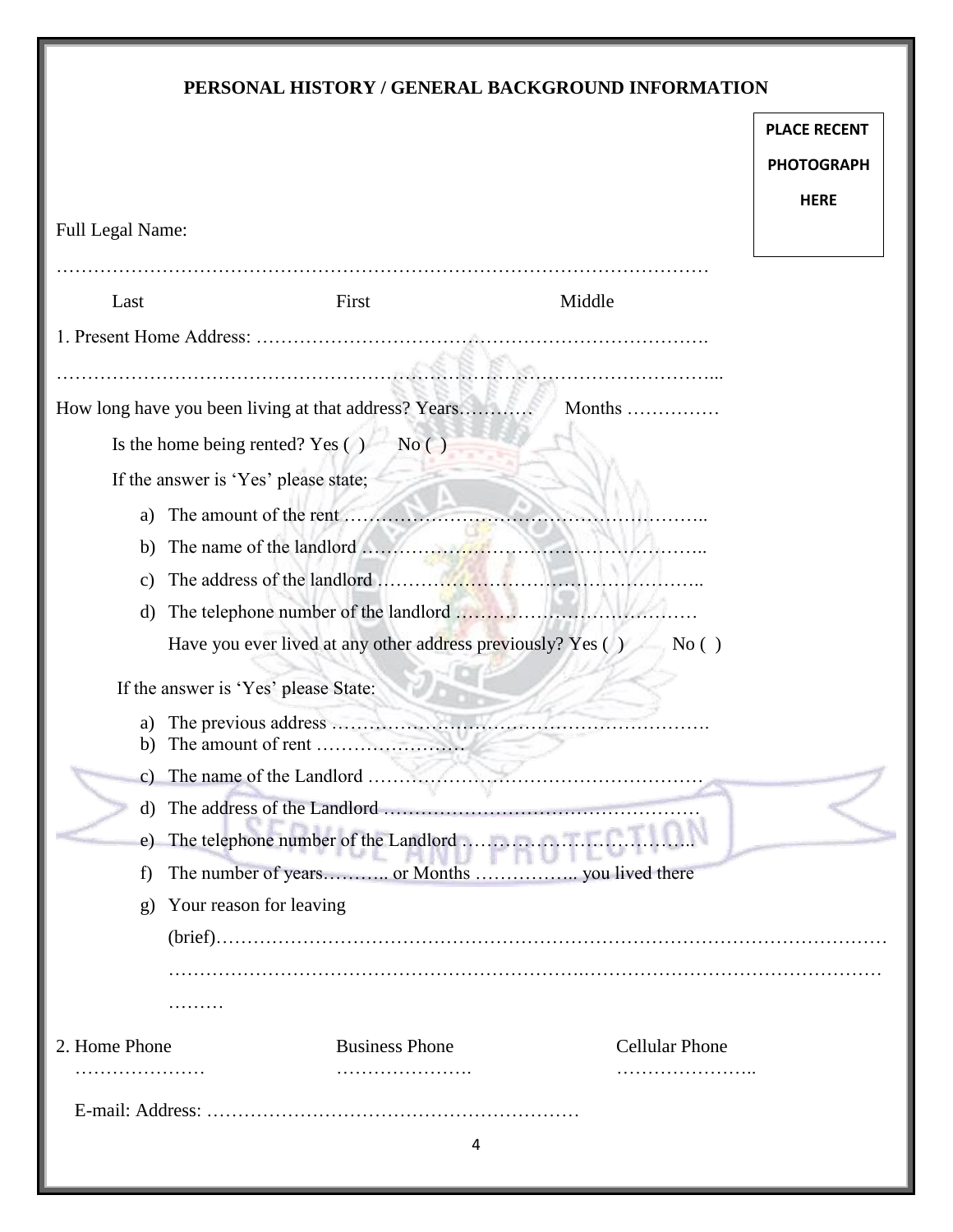| 3. Date of Birth                                                                          | Male               | Female             | NIS Number        | Race/Ethnic Background                                                                                     |
|-------------------------------------------------------------------------------------------|--------------------|--------------------|-------------------|------------------------------------------------------------------------------------------------------------|
| .                                                                                         | $\left( \ \right)$ | $\left( \ \right)$ |                   |                                                                                                            |
| Are you a citizen of Guyana by Birth ()                                                   |                    |                    | Naturalization () |                                                                                                            |
|                                                                                           |                    |                    |                   |                                                                                                            |
| 4. Have you ever used a different name? Yes () No ()                                      |                    |                    |                   |                                                                                                            |
| 5. Have you ever legally changed your Name? Yes ()                                        |                    |                    | No()              |                                                                                                            |
|                                                                                           |                    |                    |                   |                                                                                                            |
|                                                                                           |                    |                    |                   |                                                                                                            |
|                                                                                           |                    |                    |                   |                                                                                                            |
|                                                                                           |                    |                    |                   |                                                                                                            |
| 6. Have you ever used a different NIS Number? Yes $( )$ No $( )$                          |                    |                    |                   |                                                                                                            |
|                                                                                           |                    |                    |                   |                                                                                                            |
| 7. Have you ever used a different date of birth? Yes ()                                   |                    |                    | No()              |                                                                                                            |
|                                                                                           |                    |                    |                   |                                                                                                            |
| 8. Do you have a National Identification Card? Yes ()                                     |                    |                    | No()              |                                                                                                            |
| 9. Have you ever used a National Identification Card Yes ()                               |                    |                    | No()              |                                                                                                            |
| 10.Do you have a passport Number? Yes () No ()                                            |                    |                    |                   |                                                                                                            |
|                                                                                           |                    |                    |                   |                                                                                                            |
| 11. For the purposes of identification, provide the following information:                |                    |                    |                   |                                                                                                            |
| Height Weight Eye Color Hair Color                                                        |                    |                    |                   |                                                                                                            |
| of your body is this tattoo distinguishable marked?                                       |                    |                    |                   | 12.Do you have any tattoo or other distinguishable mark (s) on your body? If yes, state exactly which part |
|                                                                                           |                    |                    |                   |                                                                                                            |
|                                                                                           |                    |                    |                   |                                                                                                            |
| Would you consent to subject yourself to an Examination:                                  |                    |                    | <b>YES</b>        | N <sub>O</sub>                                                                                             |
| 13. To which religious grouping do you belong? Christian (), Muslim (), Hindu (), None () |                    |                    |                   |                                                                                                            |
| 14. What sporting activities do you participate in and at what                            |                    |                    |                   |                                                                                                            |
|                                                                                           |                    |                    |                   |                                                                                                            |
|                                                                                           |                    |                    | 5                 |                                                                                                            |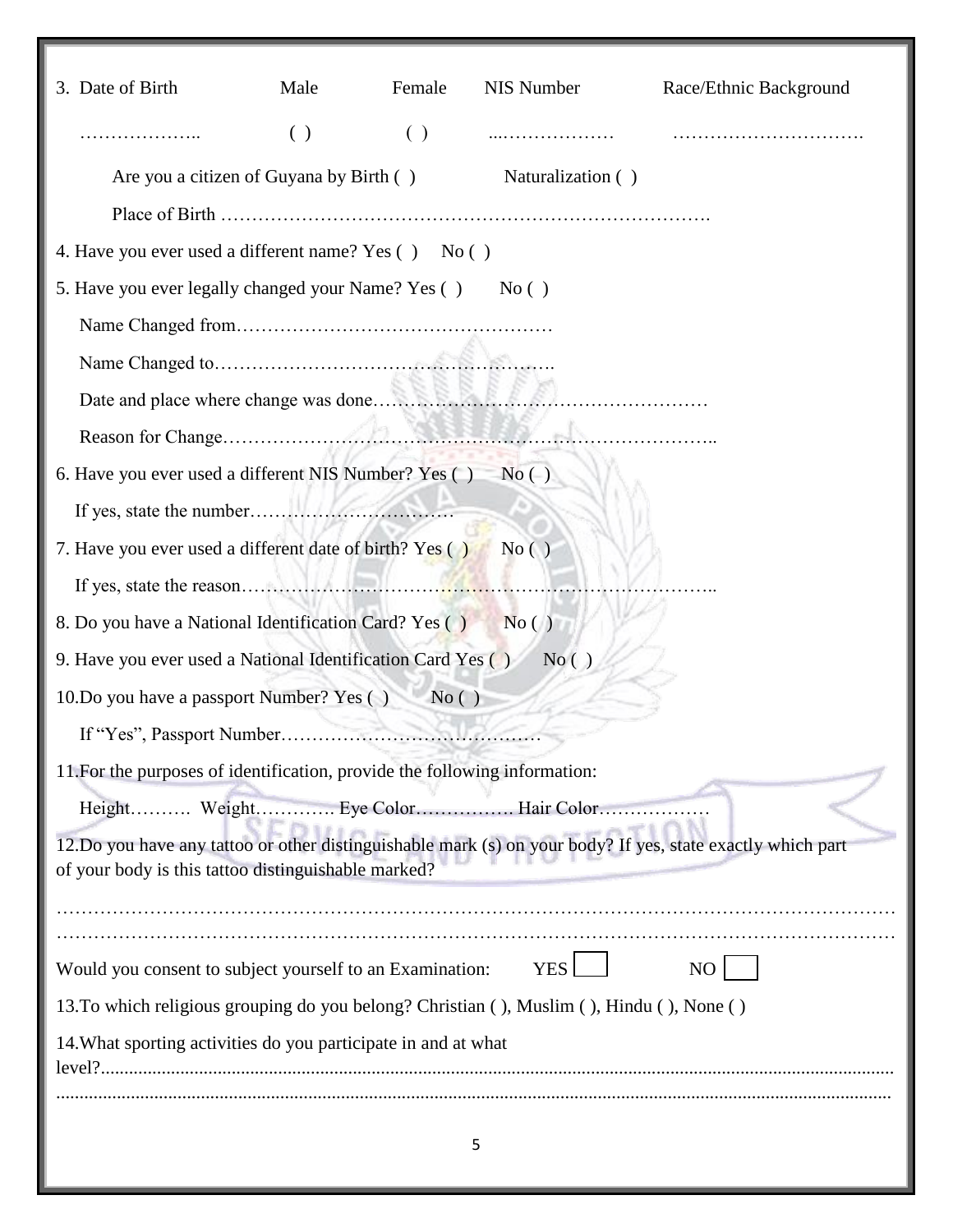| If at club level, name the $club(s)$                                                                                                               |
|----------------------------------------------------------------------------------------------------------------------------------------------------|
| RELATIVES, REFERENCES AND ACQUAINTANCES                                                                                                            |
| <b>1.PRESENT MARITAL STATUS</b>                                                                                                                    |
| Single () Married ()<br>Separated () Divorced () Widowed ()                                                                                        |
| <b>2.MARRIAGE INFORMATION</b>                                                                                                                      |
|                                                                                                                                                    |
|                                                                                                                                                    |
|                                                                                                                                                    |
|                                                                                                                                                    |
| 3. SPOUSES INFORMATION: (IF SEPARATED, DIVORCED OR IS IN A COMMON-LAW<br><b>RELATIONSHIP</b> )                                                     |
|                                                                                                                                                    |
| Address:                                                                                                                                           |
| Separated () Marriage Annulled () Divorced ()                                                                                                      |
|                                                                                                                                                    |
|                                                                                                                                                    |
|                                                                                                                                                    |
| Where issued:                                                                                                                                      |
| <b>4.CHILDREN</b>                                                                                                                                  |
| List all of your children, including step-children and adopted children. Give the following information.<br>(Attach additional pages if necessary) |
| <b>Full Name</b><br>Date of Birth                                                                                                                  |
| Address<br>Phone                                                                                                                                   |
| Date of Birth<br><b>Full Name</b>                                                                                                                  |
| Address<br>Phone<br>6                                                                                                                              |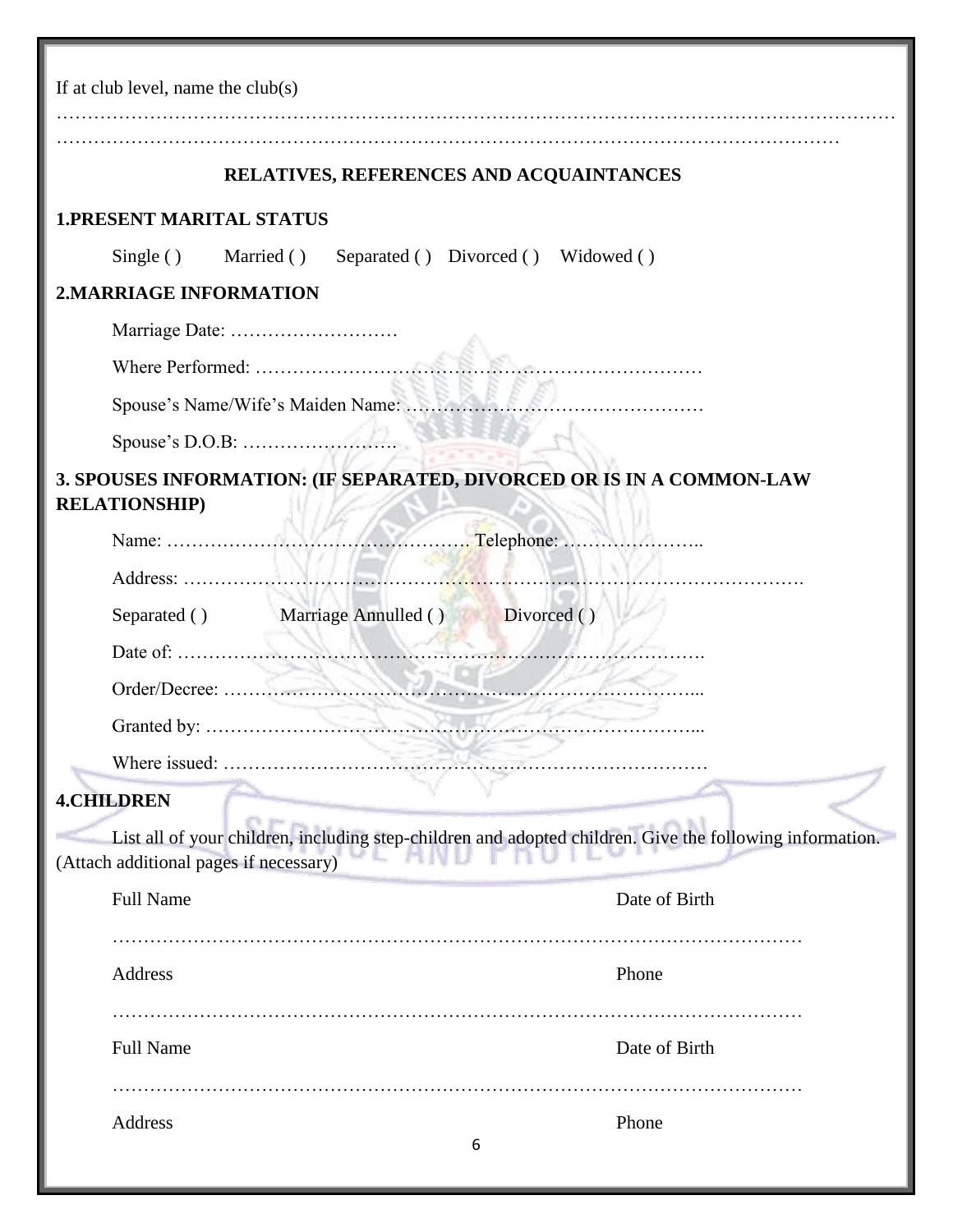|                       | <b>Full Name</b> | Date of Birth |
|-----------------------|------------------|---------------|
| .<br>Phone<br>Address |                  |               |

………………………………………………………………………………………………....

#### **5.FAMILY MEMBERS**

List the **FULL NAME** of your Father, Mother (maiden and current surname), Step-Father, Step-Mother (including maiden name) **ALL** Brothers, Sisters, Step-Brothers, and Step-Sisters and any person(s) residing in your home whether related to you or not.

| <b>Full Name</b> | <b>Date of Birth</b>             | Relationship        |
|------------------|----------------------------------|---------------------|
| <b>Address</b>   | <b>Date of Birth</b>             | Relationship        |
| <b>Full Name</b> | <b>Date of Birth</b>             | Relationship        |
| <b>Address</b>   | <b>Date of Birth</b>             | Relationship        |
| <b>Full Name</b> | <b>Date of Birth</b>             | Relationship        |
| <b>Address</b>   | <b>Date of Birth</b><br>AITY ITY | <b>Relationship</b> |
| <b>Full Name</b> | <b>Date of Birth</b>             | Relationship        |
| <b>Address</b>   | <b>Date of Birth</b>             | Relationship        |
| <b>Full Name</b> | <b>Date of Birth</b>             | Relationship        |
| <b>Address</b>   | <b>Date of Birth</b>             | Relationship        |
|                  | 7                                |                     |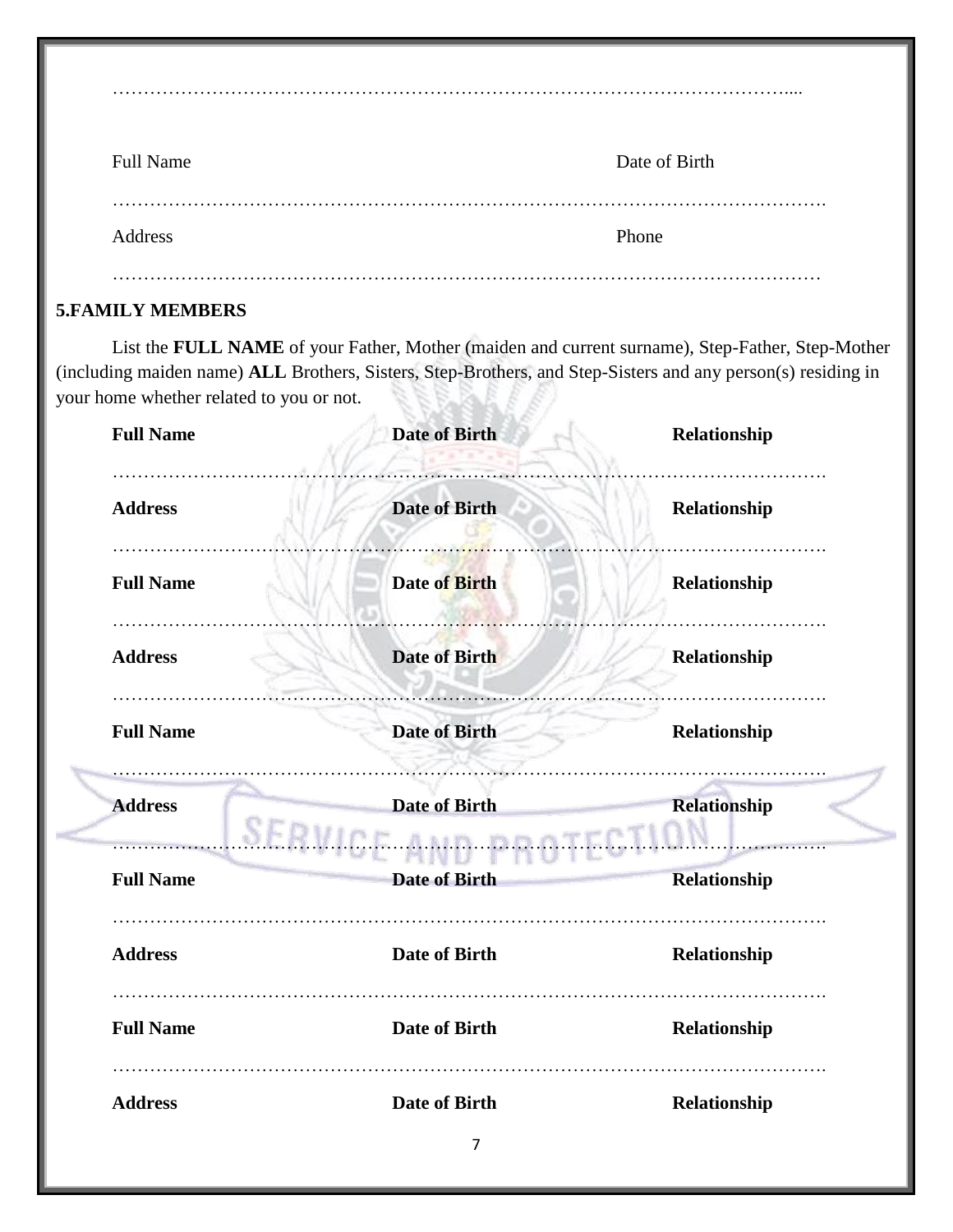| <b>EDUCATIONAL BACKGROUND</b>                                                                                                                                                                                                                                                                                                                    |                |
|--------------------------------------------------------------------------------------------------------------------------------------------------------------------------------------------------------------------------------------------------------------------------------------------------------------------------------------------------|----------------|
| <b>1.NAME OF PRIMARY SCHOOL ATTENDED</b>                                                                                                                                                                                                                                                                                                         | <b>ADDRESS</b> |
|                                                                                                                                                                                                                                                                                                                                                  |                |
| Highest Grade/Class Completed                                                                                                                                                                                                                                                                                                                    | Year           |
| Left School                                                                                                                                                                                                                                                                                                                                      |                |
| What is the name of your last class teacher?                                                                                                                                                                                                                                                                                                     |                |
| 2. NAME OF SECONDARY SCHOOL ATTENDED                                                                                                                                                                                                                                                                                                             | <b>ADDRESS</b> |
| <b>Qualifications Received</b><br>Highest Grade/Class Completed<br>Left School                                                                                                                                                                                                                                                                   | Year           |
| 3. NAME OF TECHNICAL/VOCATIONAL COLLEGE ATTENDED                                                                                                                                                                                                                                                                                                 | <b>ADDRESS</b> |
| Qualifications Received: Diploma () Certificate ()<br>Field of                                                                                                                                                                                                                                                                                   |                |
| Year Graduated:<br><b>4.NAME OF UNIVERSITY ATTENDED</b><br>endiana and the contract of the contract of the contract of the contract of the contract of the contract of the contract of the contract of the contract of the contract of the contract of the contract of the contract of th<br>Qualifications Received: Degree ()<br>Certificate ( | <b>ADDRESS</b> |
|                                                                                                                                                                                                                                                                                                                                                  |                |
| 5. HAVE YOU EVER BEEN SUSPENDED OR EXPELLED FROM ANYONE OR THE ABOVE-<br><b>MENTIONED EDUCATIONAL INSTITUTIONS THAT YOU ATTENED?</b>                                                                                                                                                                                                             |                |
| Yes $()$<br>No()                                                                                                                                                                                                                                                                                                                                 |                |
| If yes state reason:                                                                                                                                                                                                                                                                                                                             |                |
|                                                                                                                                                                                                                                                                                                                                                  |                |
| 8                                                                                                                                                                                                                                                                                                                                                |                |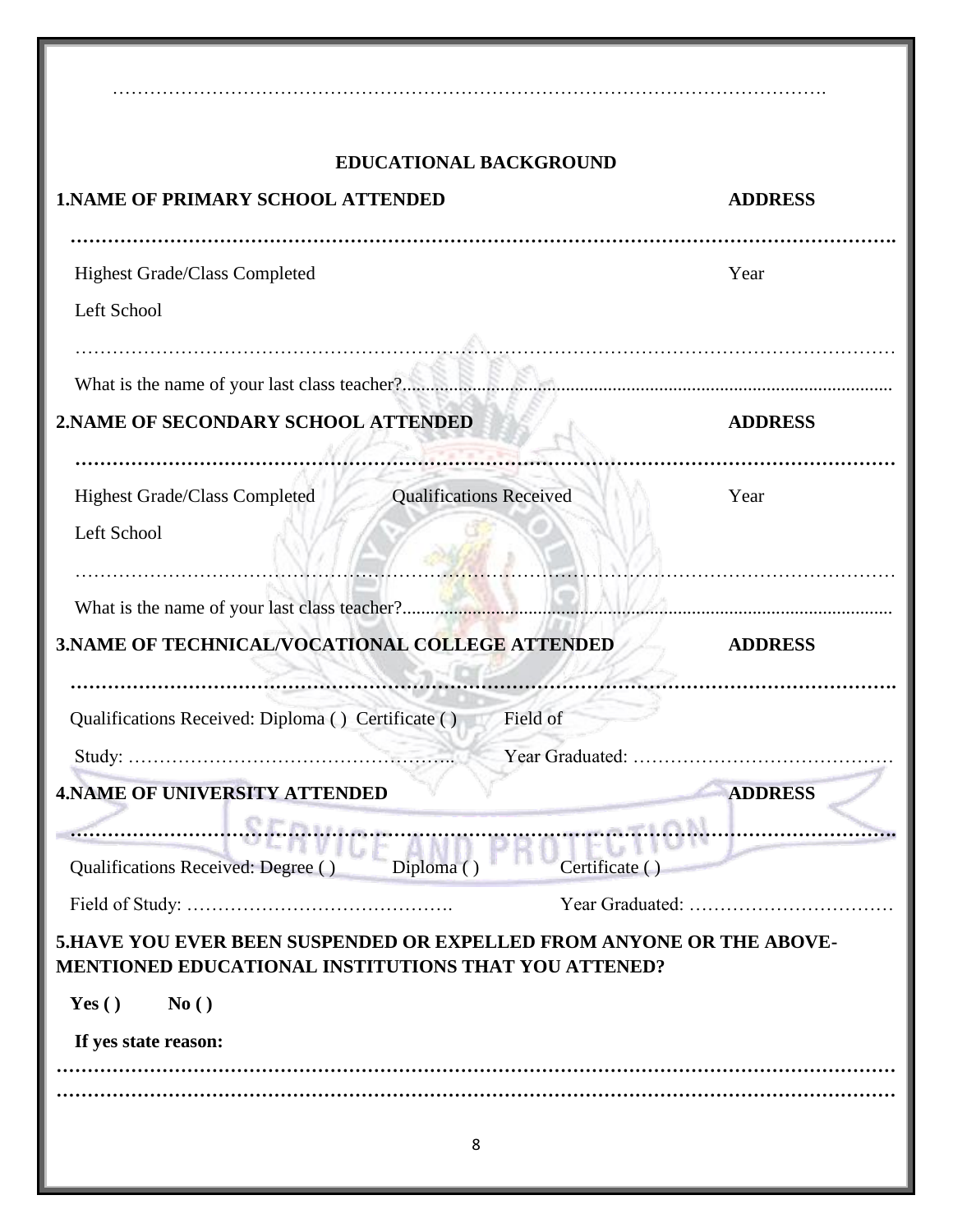#### **EXPERIENCE AND EMPLOYMENT**

Beginning with your most current employment list all jobs **FULL-TIME, PART-TIME, TEMPORARY AND VOLUNTARY POSITIONS,** you have held. If you had intervening periods of military service or unemployment, list those periods in sequence in the spaces provided. (Attach additional pages if needed)

|    | Full-Time () Part-Time () Temporary ()<br>Voluntary () |  |
|----|--------------------------------------------------------|--|
|    |                                                        |  |
|    |                                                        |  |
|    |                                                        |  |
| 2. |                                                        |  |
|    |                                                        |  |
|    |                                                        |  |
|    |                                                        |  |
|    |                                                        |  |
|    | Full-Time () Part-Time () Temporary ()<br>Voluntary () |  |
|    |                                                        |  |
|    |                                                        |  |
|    |                                                        |  |
|    |                                                        |  |
|    |                                                        |  |
|    |                                                        |  |
|    |                                                        |  |
|    |                                                        |  |
|    | Full-Time () Part-Time () Temporary () Voluntary ()    |  |
|    |                                                        |  |
|    |                                                        |  |
|    |                                                        |  |
|    |                                                        |  |
|    |                                                        |  |
|    |                                                        |  |
|    |                                                        |  |
|    |                                                        |  |
|    |                                                        |  |

**COL**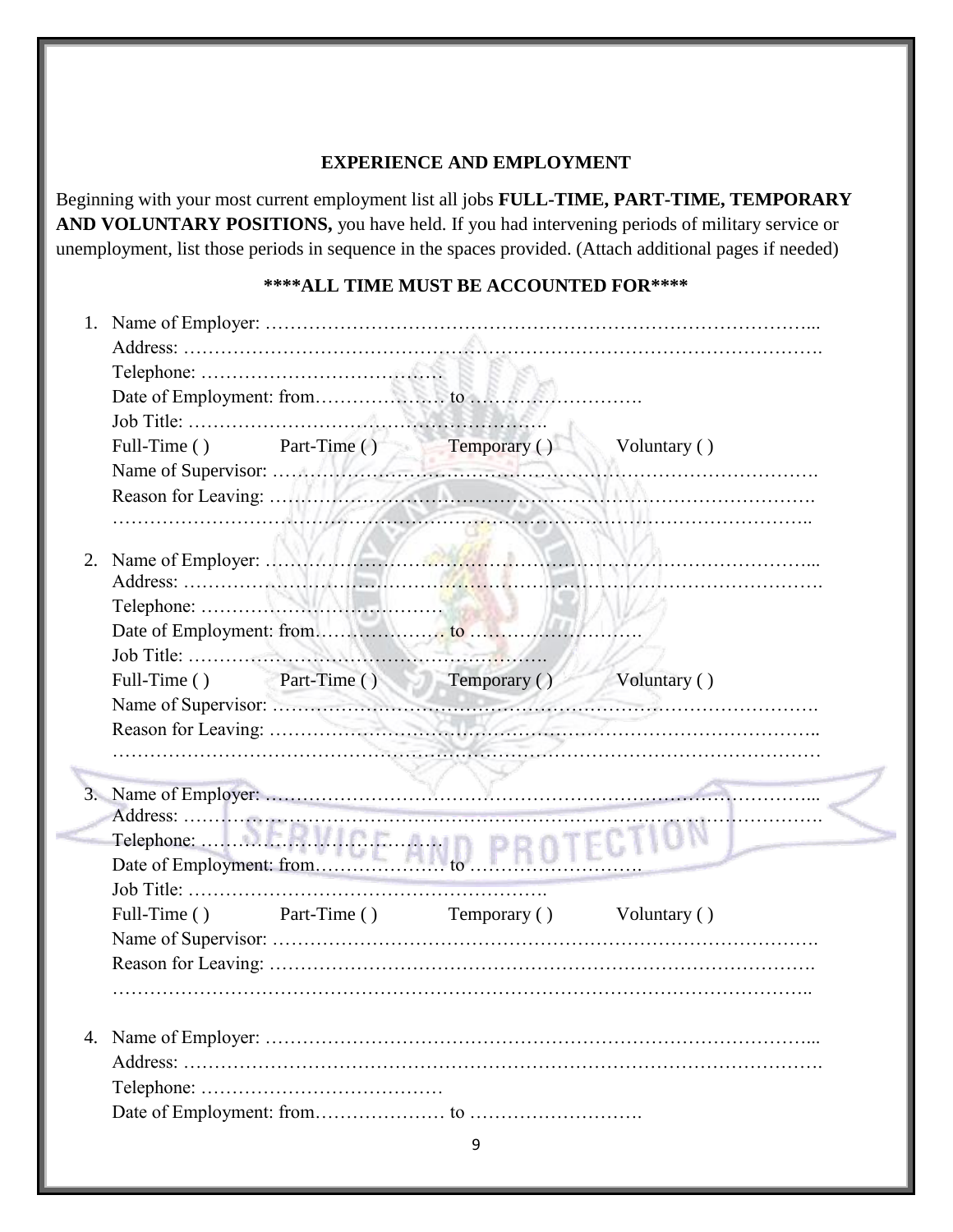|                                                                                | Full-Time () Part-Time () Temporary () |                                        | Voluntary () |      |
|--------------------------------------------------------------------------------|----------------------------------------|----------------------------------------|--------------|------|
|                                                                                |                                        |                                        |              |      |
|                                                                                |                                        |                                        |              |      |
|                                                                                |                                        |                                        |              |      |
|                                                                                |                                        |                                        |              |      |
|                                                                                |                                        |                                        |              |      |
|                                                                                |                                        |                                        |              |      |
|                                                                                |                                        |                                        |              |      |
|                                                                                |                                        |                                        |              |      |
| Full-Time ()                                                                   |                                        | Part-Time () Temporary () Voluntary () |              |      |
|                                                                                |                                        |                                        |              |      |
|                                                                                |                                        |                                        |              |      |
|                                                                                |                                        |                                        |              |      |
| 1. Have you ever been fired, asked to resign, or forced to leave a job? Yes () |                                        |                                        |              | No() |
| If yes, state briefly                                                          |                                        |                                        |              |      |
|                                                                                |                                        |                                        |              |      |
|                                                                                |                                        |                                        |              |      |
|                                                                                |                                        |                                        |              |      |
| 2. Have you ever resigned from a position to termination?                      |                                        |                                        | Yes()        | No() |
| If yes, state briefly                                                          |                                        |                                        |              |      |
|                                                                                |                                        |                                        |              |      |
|                                                                                |                                        |                                        |              |      |
|                                                                                |                                        |                                        |              |      |
|                                                                                |                                        |                                        |              |      |
| 3. Have you ever been the subject of an allegation charging you with           |                                        |                                        |              |      |
| Racial or Ethnic bias or Sexual Harassment?                                    |                                        |                                        |              | No() |
| If yes, state briefly                                                          |                                        | SSINERITY AND PROTECTION               |              |      |
|                                                                                |                                        |                                        |              |      |
|                                                                                |                                        |                                        |              |      |
|                                                                                |                                        |                                        |              |      |
| 4. Have you ever been disciplined (e.g. oral/written reprimand, docked         |                                        |                                        |              |      |
| Pay, suspension demoted, etc.) for excessive absences, poor Judgment,          |                                        |                                        |              |      |
| Unbecoming conduct, poor work performance or other work related                |                                        |                                        |              |      |
| Reasons?                                                                       |                                        |                                        | Yes $()$     | No() |
|                                                                                |                                        |                                        |              |      |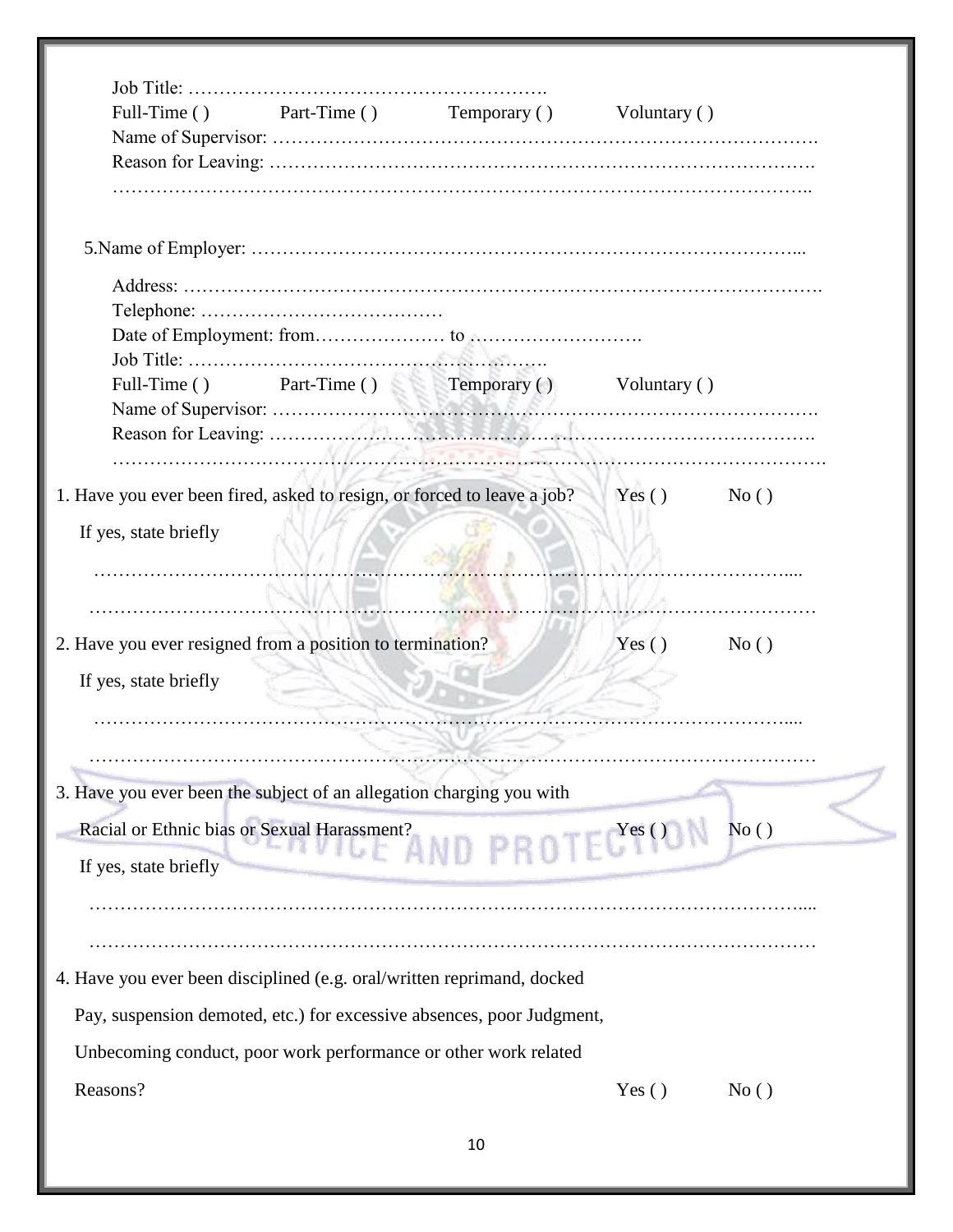| 5. Have you ever falsified or altered any official document?<br>If yes, state briefly | Yes $()$ | No() |
|---------------------------------------------------------------------------------------|----------|------|
|                                                                                       |          |      |
|                                                                                       |          |      |
|                                                                                       |          |      |
|                                                                                       |          |      |
| <b>CREDIT INFORMATION</b>                                                             |          |      |
| Have you ever been sued because of unpaid bills?<br>1.                                | Yes $()$ | No() |
| Have you ever sued?<br>2.                                                             | Yes $()$ | No() |
| Do you have any outstanding credit/loans with Banks,<br>3.                            |          |      |
| Stores, other business or individuals?                                                | Yes $()$ | No() |
| If yes, explain and provide amount:                                                   |          |      |
| Do you currently have any bills that are past due date that<br>4.                     |          |      |
| you are not paying?                                                                   | Yes $()$ | No() |
| If yes, explain: .                                                                    |          |      |
|                                                                                       |          |      |
|                                                                                       |          |      |
| Have you ever filed for Bankruptcy?<br>If yes, explain:                               | Yes $()$ | No() |
|                                                                                       |          |      |
| Have you ever had a house, a vehicle, or other item repossessed? Yes ()<br>6.         |          | No() |
| If yes, explain:                                                                      |          |      |
|                                                                                       |          |      |
|                                                                                       |          |      |
|                                                                                       |          |      |
| Are you currently behind in your payment of any bills to<br>7.<br>any creditor?       | Yes $()$ | No() |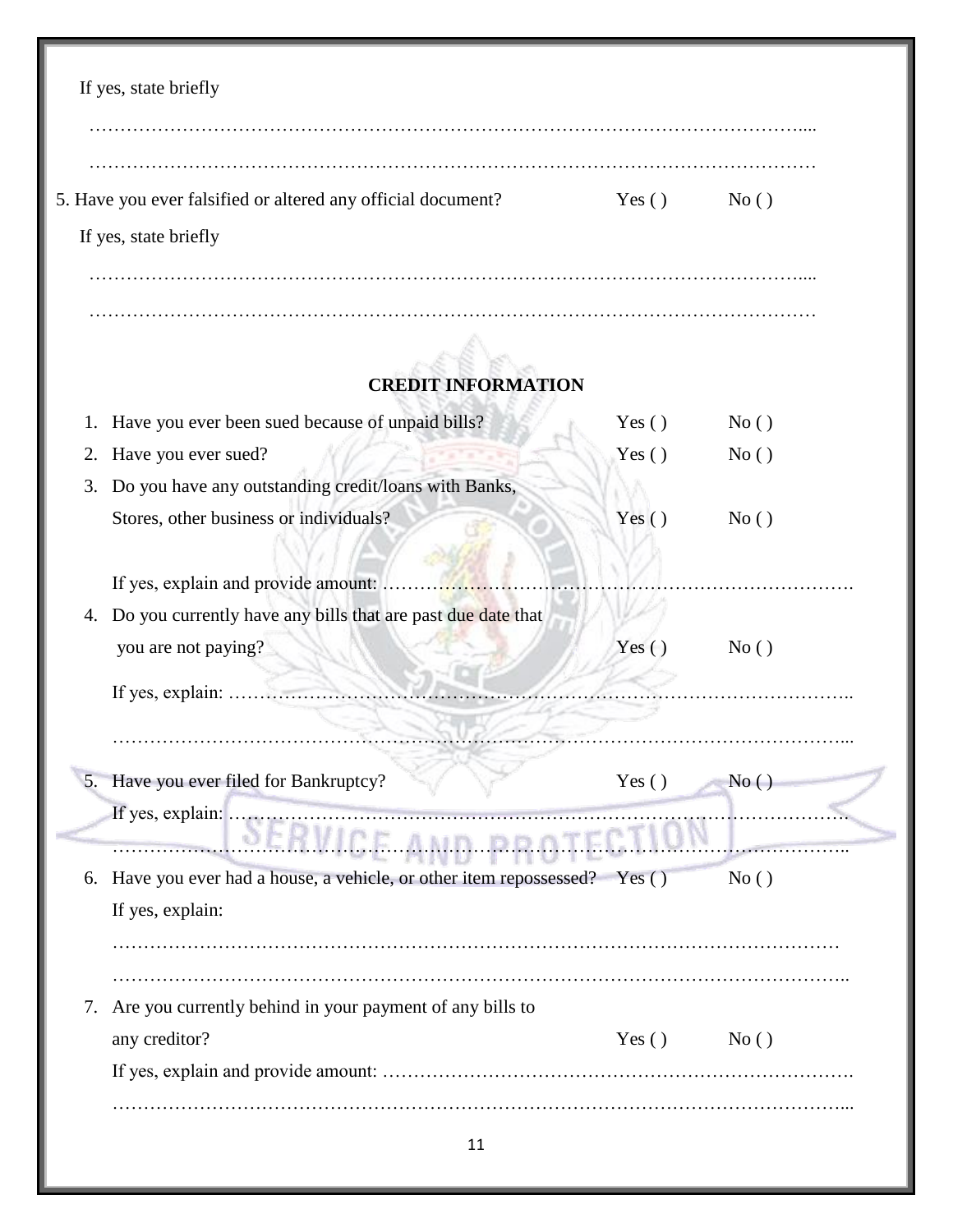| 8. Have you ever failed to provide financial support to some one to |       |      |
|---------------------------------------------------------------------|-------|------|
| whom you are obligated?                                             | Yes() | No() |
| 9. Are you currently experiencing financial problems?               | Yes() | No() |
|                                                                     |       |      |
|                                                                     |       |      |

## **LEGAL/CRIMINAL ACTIVITIES**

| 1. | Have you ever been arrested or convicted of any crime?                                                              | Yes()         | No() |
|----|---------------------------------------------------------------------------------------------------------------------|---------------|------|
| 2. | Have you ever committed or participated in any criminal<br>activity or activities?<br>If yes, explain the activity: | $Yes()$ No () |      |
| 3. | Have you ever been investigated for any criminal offence?                                                           | Yes () $No()$ | .    |
|    | 4. Have you ever been accused of stealing from any previous place<br>of Employment?                                 | Yes $()$      | No() |
|    | 5. Were you ever required to appears before a juvenile court for<br>any act that would be considered a crime?       | Yes $()$      | No() |
| 6. | Has your spouse (husband, wife, companion) ever been arrested<br>or convicted of any crime?                         | Yes()         | No() |
| 7. | Have you ever been involved in any physical assault?                                                                | Yes()         | No() |
| 8. | Have you ever had a restraining order or any other type of protection                                               |               |      |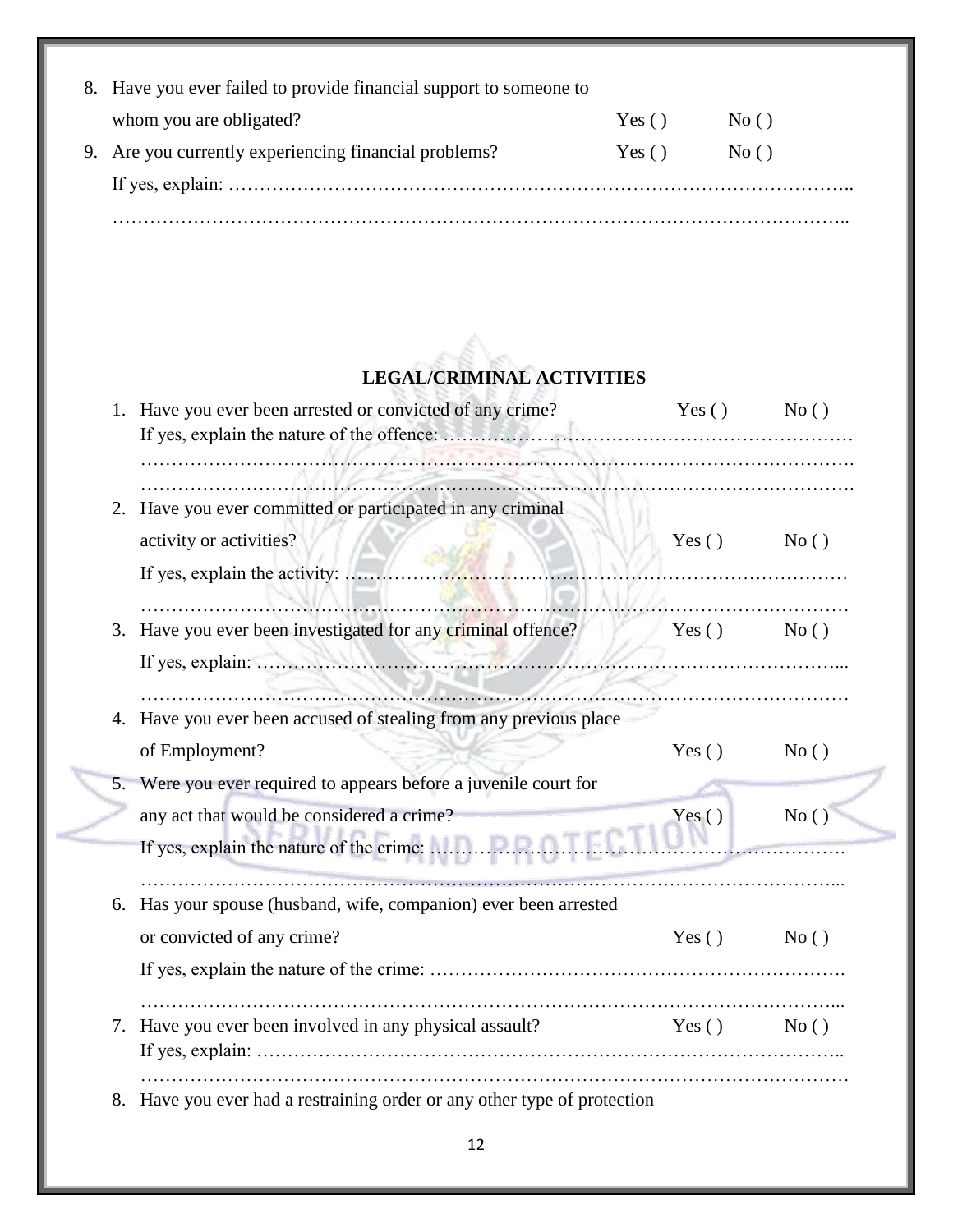| order taken out against you?                                                        | $Yes()$ No () |      |
|-------------------------------------------------------------------------------------|---------------|------|
|                                                                                     |               |      |
| Have you ever had cause to take out a restraining order against anyone Yes ()<br>9. |               | No() |
|                                                                                     |               |      |
| 10. Have you ever committed, or been convicted of any act of domestic               |               |      |
| violence (physical assault or verbal threats)                                       | Yes $()$      | No() |
| 11. Have you ever purposely or negligently caused the death of another              |               |      |
| human being?                                                                        | Yes $()$      | No() |
| 12. Have you ever harmed, or attempted to cause harm to someone                     |               |      |
| with a weapon                                                                       | Yes $()$      | No() |
| 13. Have you ever been involved in or accused of any act of disturbing              |               |      |
| the peace? (fighting in public, cursing in public, threating another                |               |      |
| Person in public)                                                                   | Yes $()$      | No() |
| 14. Have you ever taken something from someone through the use of                   |               |      |
| force or intimidation?                                                              | Yes $()$      | No() |
| 15. Have you ever deliberately damaged or destroyed someone else's                  |               |      |
| property?                                                                           | Yes $()$      | No() |
| 16. Have you ever broken into someone else's home, vehicle or any                   |               |      |
| other property to steal something?                                                  | Yes $( )$     | No() |
| 17. Have you ever illegally used someone else's bank card to access                 |               |      |
| their bank account or make a purchase?                                              | Yes()         | No() |
| 18. Have you ever taken anything from a shop or store without paying                |               |      |
| for it (shoplifting)?                                                               | Yes()         | No() |
| 19. Have you ever had in your possession or do you possess an illegal               |               |      |
| weapon?                                                                             | Yes $()$      | No() |
| 20. Are you a member of, or have you ever been a member of any gang?                | Yes $()$      | No() |
| 21. Do you currently live, reside, or associate with anyone involved in             |               |      |
| any criminal activity?                                                              | Yes $( )$     | No() |
| 22. Have you ever live, reside, or associate with anyone involved in                |               |      |
| any criminal activity?                                                              | Yes $()$      | No() |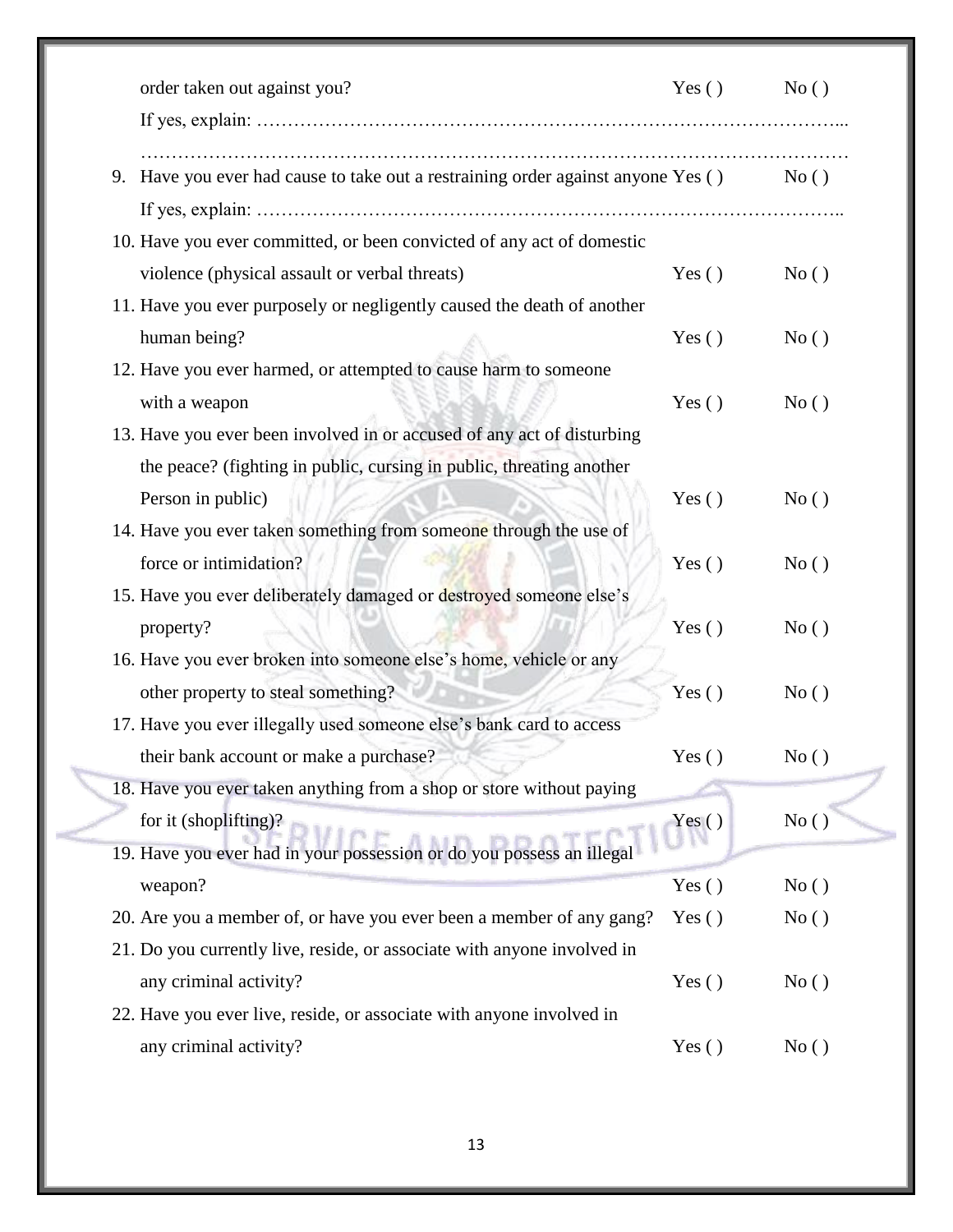#### **SEXUAL MISCONDUCT**

| 1. Have you ever engaged in or ever been accused of engaging in any              |           |      |
|----------------------------------------------------------------------------------|-----------|------|
| illegal sexual act? (buggery, sex with animals)                                  | Yes $()$  | No() |
| 2. Have you ever committed or ever been accused of committing any act            |           |      |
| of sexual assault against any adult or child (intercourse, oral sex, anal sex,   |           |      |
| fondling)?                                                                       | Yes $( )$ | No() |
| 3. Have you ever forced anyone, either by word or action, to have sexual         |           |      |
| contact with you against his/her will (including spouse)?                        | Yes $( )$ | No() |
| 4. Have you ever engaged in any acts of prostitution or received payment         |           |      |
| for someone else's act or sexual performance                                     | Yes $( )$ | No() |
| 5. Have you ever engaged in any acts of prostitution, such as either paying      |           |      |
| someone or being paid to perform a sexual act?                                   | Yes $( )$ | No() |
| 6. Have you ever engaged in any form of sexual act or ever had sexual            |           |      |
| relations with anyone while at work?                                             | Yes $( )$ | No() |
| 7. Have you ever engaged in any form of sexual act with a minor?                 | Yes $()$  | No() |
| 8. Have you ever been involved in or been accused of being involved in the       |           |      |
| sale or production of pornographic materials (books, video, CD's)                | Yes $()$  | No() |
| 9. Have you ever been involved in or been accused of being involved in any       |           |      |
| act of indecent exposure? (deliberate exposure of your genitals to the public)   | Yes $()$  | No() |
| 10. Have you ever participated in any window peeping for lewd purposes?          | Yes $( )$ | No() |
| 11. Have you ever engaged in or have been accused of engaging in making          |           |      |
| lewd, obscene or harassing phone calls?                                          | Yes $()$  | No() |
| 12. Have you ever had or been accused of having sexual relations or contact with |           |      |
| anyone not able to give consent? (mentally incompetent, drunk, drugged,          |           |      |
| unconscious)                                                                     | Yes $()$  | No() |
| 14                                                                               |           |      |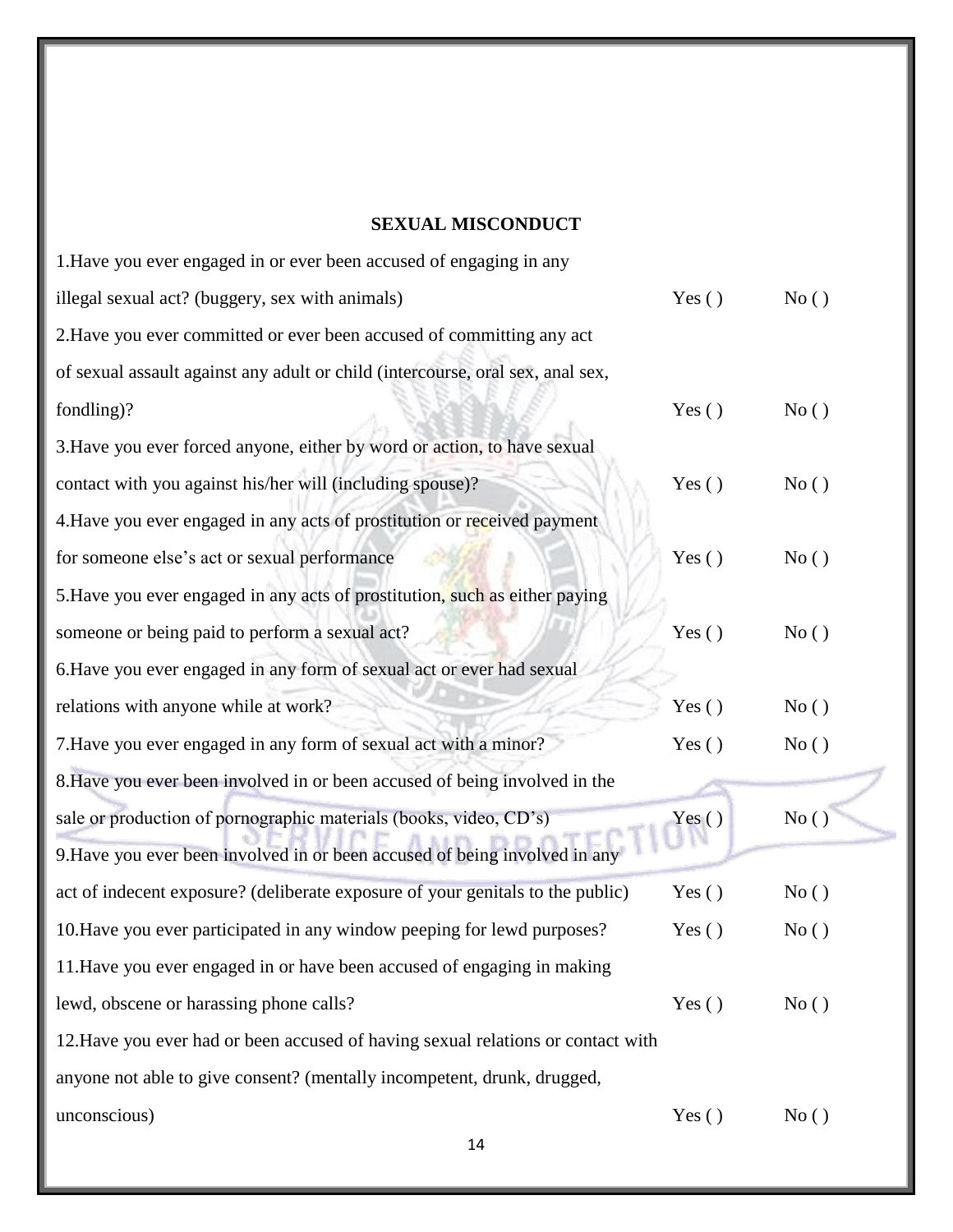| 13. Have you ever knowingly had sexual relations or contact with a relative?       | Yes $()$ | No() |
|------------------------------------------------------------------------------------|----------|------|
| <b>ILLEGAL DRUGS</b>                                                               |          |      |
| 1. Have you ever been involved in or been accused of being involved                |          |      |
| in the sale or delivery of illegal drugs?                                          | Yes $()$ | No() |
| 2. Have you ever participated in or been accused of participating in the           |          |      |
| manufacture of illegal drugs?                                                      | Yes $()$ | No() |
| 3. Have you ever been involved or been accused of being involved in                |          |      |
| cultivating or growing of illegal drugs?                                           | Yes $()$ | No() |
| 4. Have you ever bought or been accused of buying illegal drugs for your           |          |      |
| own use or for another person?                                                     | Yes $()$ | No() |
| 5. Have you ever been associated with or accused of associating with persons       |          |      |
| who use illegal drugs?                                                             | Yes $()$ | No() |
| 6. Have you ever driven a vehicle or been accused of driving a vehicle under       |          |      |
| the influence of any form of narcotic?                                             | Yes $()$ | No() |
| 7. Do you currently use any form of illegal drugs?                                 | Yes $()$ | No() |
|                                                                                    |          |      |
| <b>ALCOHLIC USE</b>                                                                |          |      |
| 1. Do you usually consume alcohol?                                                 | Yes()    | No() |
| If yes, explain how often:                                                         |          |      |
| 2. How often do you become intoxicated?                                            |          |      |
| ICE AMB<br>Explain:                                                                |          |      |
| 3. Have you ever driven a vehicle or been accused of driving a vehicle while being |          |      |
| intoxicated or under the influence of alcohol?                                     | Yes $()$ | No() |
| 4. Have you ever been involved in an accident due to the use of alcohol?           | Yes $()$ | No() |
| 5. Have you ever been charged for driving under the influence of alcohol?          | Yes $()$ | No() |
| 6. Have you ever missed work because of alcohol consumption?                       | Yes $()$ | No() |
| 7. Have you ever consumed or been accused of consuming alcohol during your         |          |      |
| working hours?                                                                     | Yes $()$ | No() |